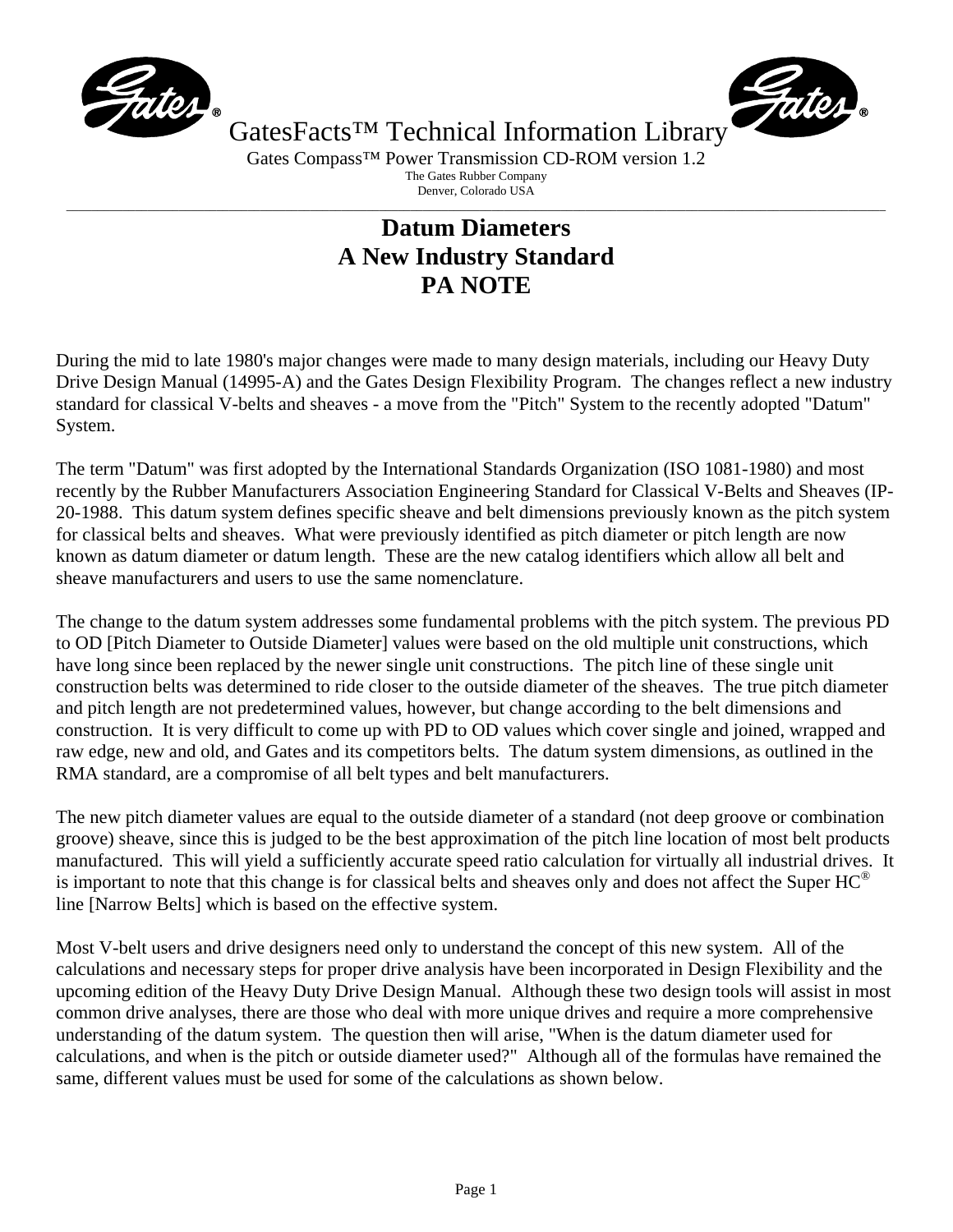



GatesFacts<sup>™</sup> Technical Information Library Gates Compass<sup>™</sup> Power Transmission CD-ROM version 1.2

The Gates Rubber Company Denver, Colorado USA  $\_$  , and the set of the set of the set of the set of the set of the set of the set of the set of the set of the set of the set of the set of the set of the set of the set of the set of the set of the set of the set of th

| To Calculate:             | Previously Used:         | Now Use:                 |
|---------------------------|--------------------------|--------------------------|
| <b>Speed Ratio</b>        | <b>Pitch Diameters</b>   | <b>Pitch Diameters</b>   |
| <b>Belt Speed</b>         | <b>Pitch Diameters</b>   | <b>Pitch Diameters</b>   |
| <b>Horsepower Rating</b>  | <b>Pitch Diameters</b>   | <b>Pitch Diameters</b>   |
| <b>Rim Speed</b>          | <b>Outside Diameters</b> | <b>Outside Diameters</b> |
| <b>Center Distance</b>    | Pitch Diameter           | Datum Diameter           |
|                           | and Pitch Length         | and Datum Length         |
| Belt Length )Datum)       | <b>Pitch Diameters</b>   | Datum Diameters          |
| <b>Center Distance</b>    | <b>Pitch Diameters</b>   | Datum Diameters          |
| Factor "h"                |                          |                          |
| Arc of Contact correction | Pitch or Outside         | Datum, Pitch, or         |
| Factor "G"                | Diameters                | <b>Outside Diameters</b> |
| Span Length               | Pitch or Outside         | Datum, Pitch, or         |
|                           | Diameters                | <b>Outside Diameters</b> |

Figure 1 (attached) shows the position of the datum diameters in relation to the pitch and outside diameters. As you can see, the datum diameter is less than the pitch diameter. Table 1 shows how to get from datum to pitch or outside diameters. It is a good idea to post this attached page (Figure 1 and Table 1) for easy reference.

Although this system may seem a bit confusing at first, it is important to take the time to understand it as it will be used from now on for all classical V-belt drive designs.